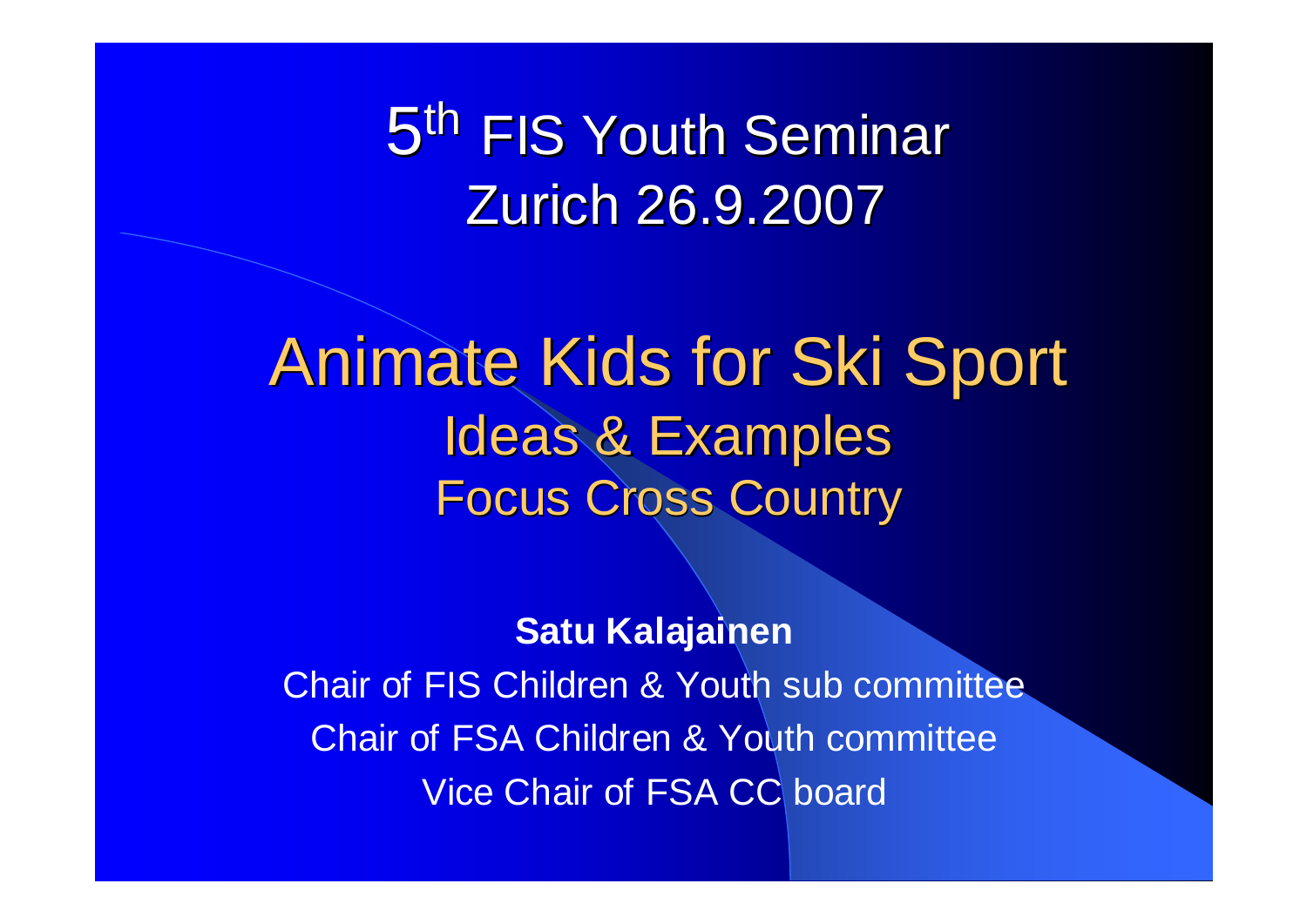## Animate Kids for Ski Sport

"Every (finnish) child would like to try skiing at least once in their life"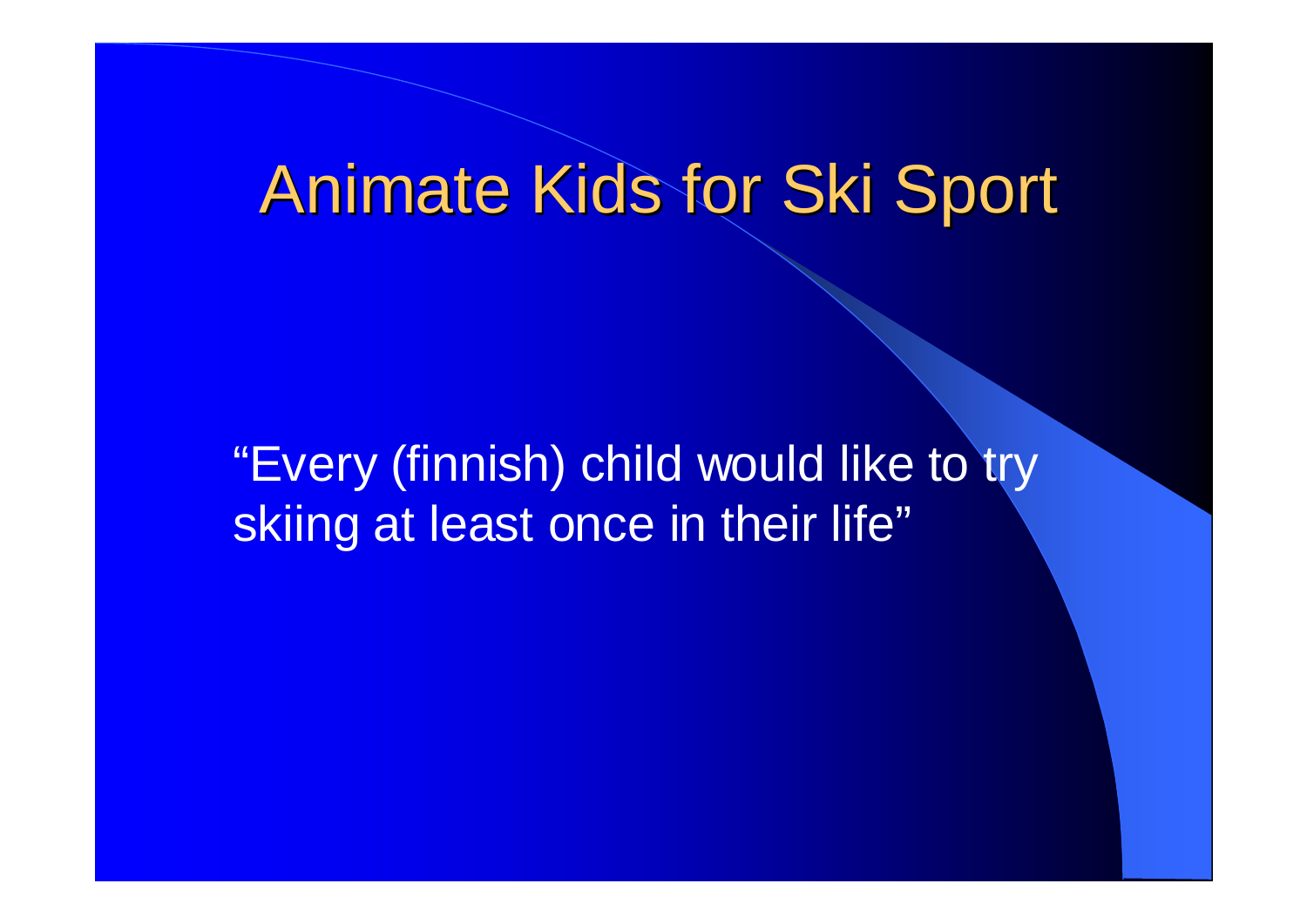# Animate Kids for Ski Sport

- Fun
- Success
- **Idols, examples**
- **Friends**
- **Encouraging environment**
- Ability to develop as individual
- Creative competitions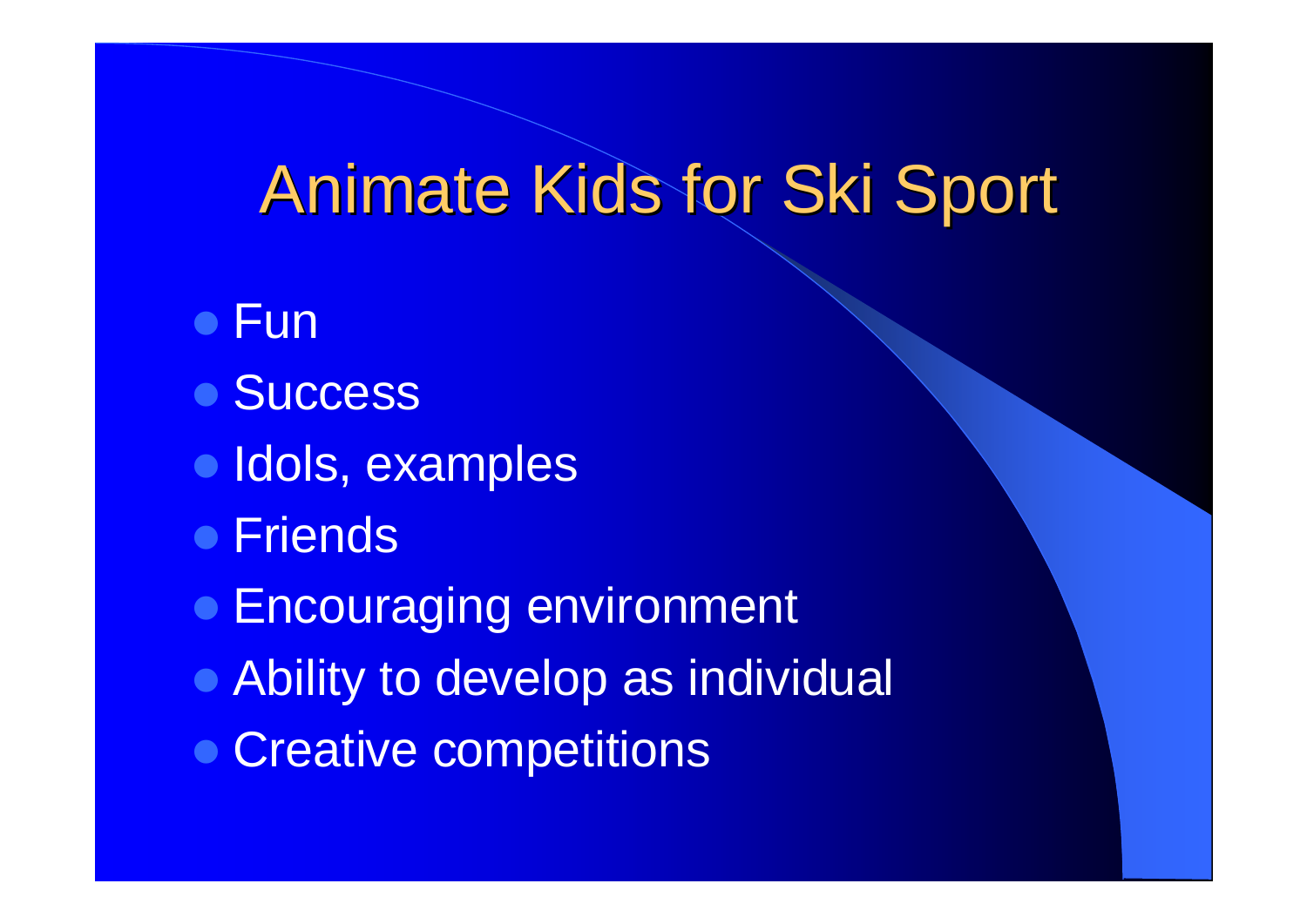## Animate Kids for Ski Sport Ideas & Examples

- **Ski School**
- The basic function in every Ski Club
- Regular "training"
- Motivating/motivated instructors
- Not always competitions
- Identification
- Technical training based on fun
- Ski Playground !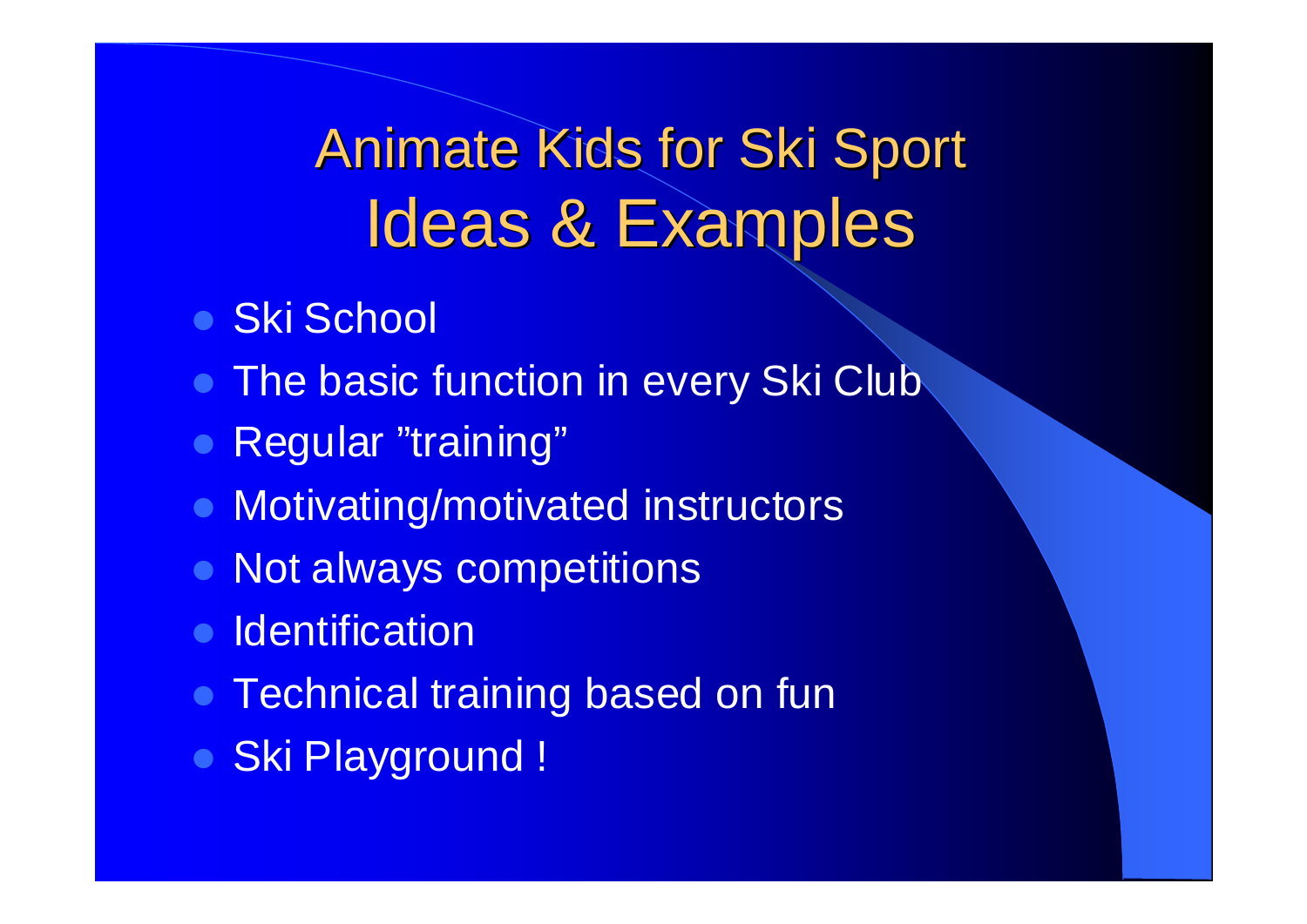# **Animate Kids for Ski Sport Ski Playground**



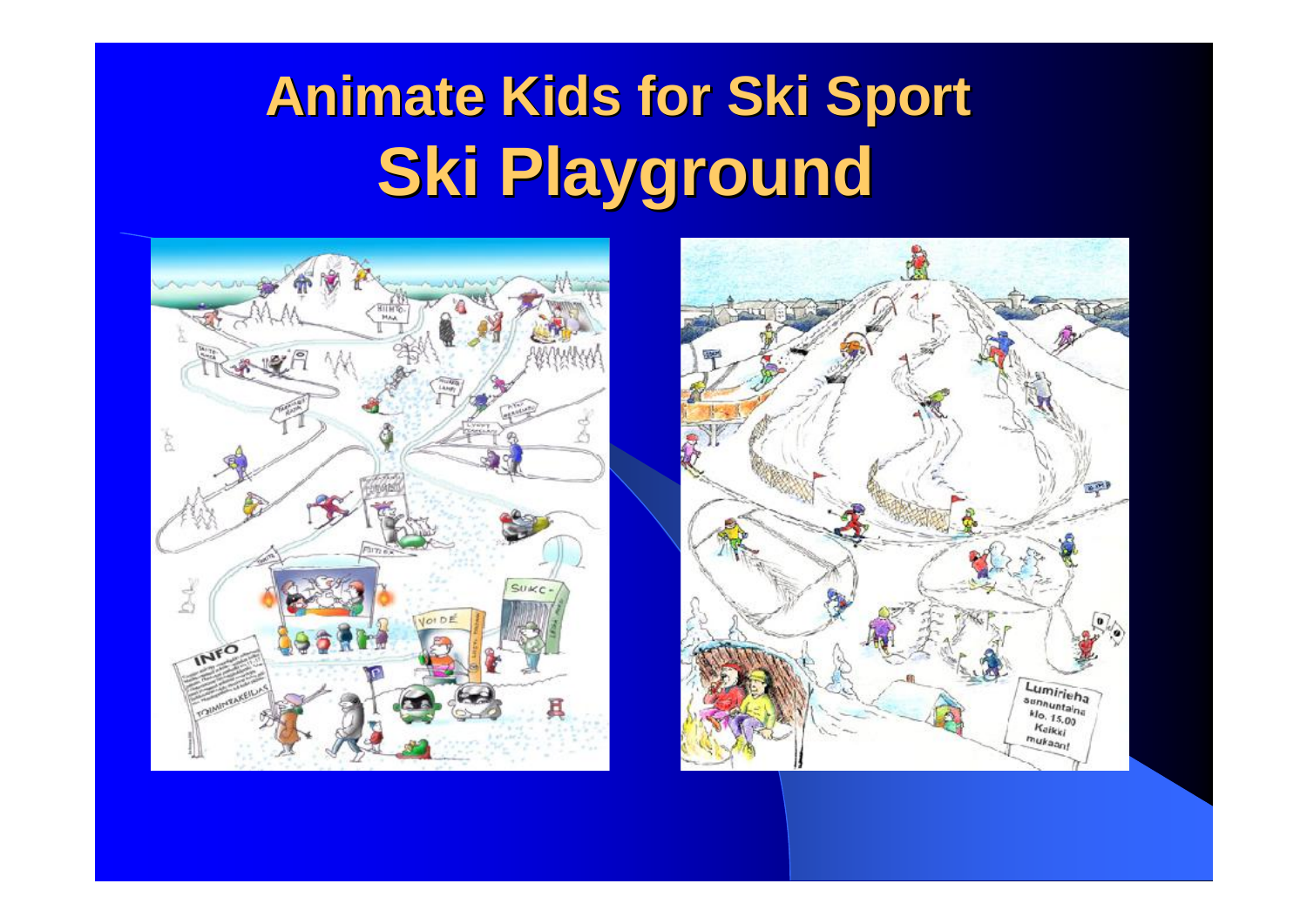### Animate Kids for Ski Sport Ideas & Examples

- **Schools**
- Ski Clubs adopting schools
- **Teaching teachers**
- Arranging skiing days, competitions
- Educating teachers available skiing facilities
- **Cross Country equipment –library**
- Big school relay in FI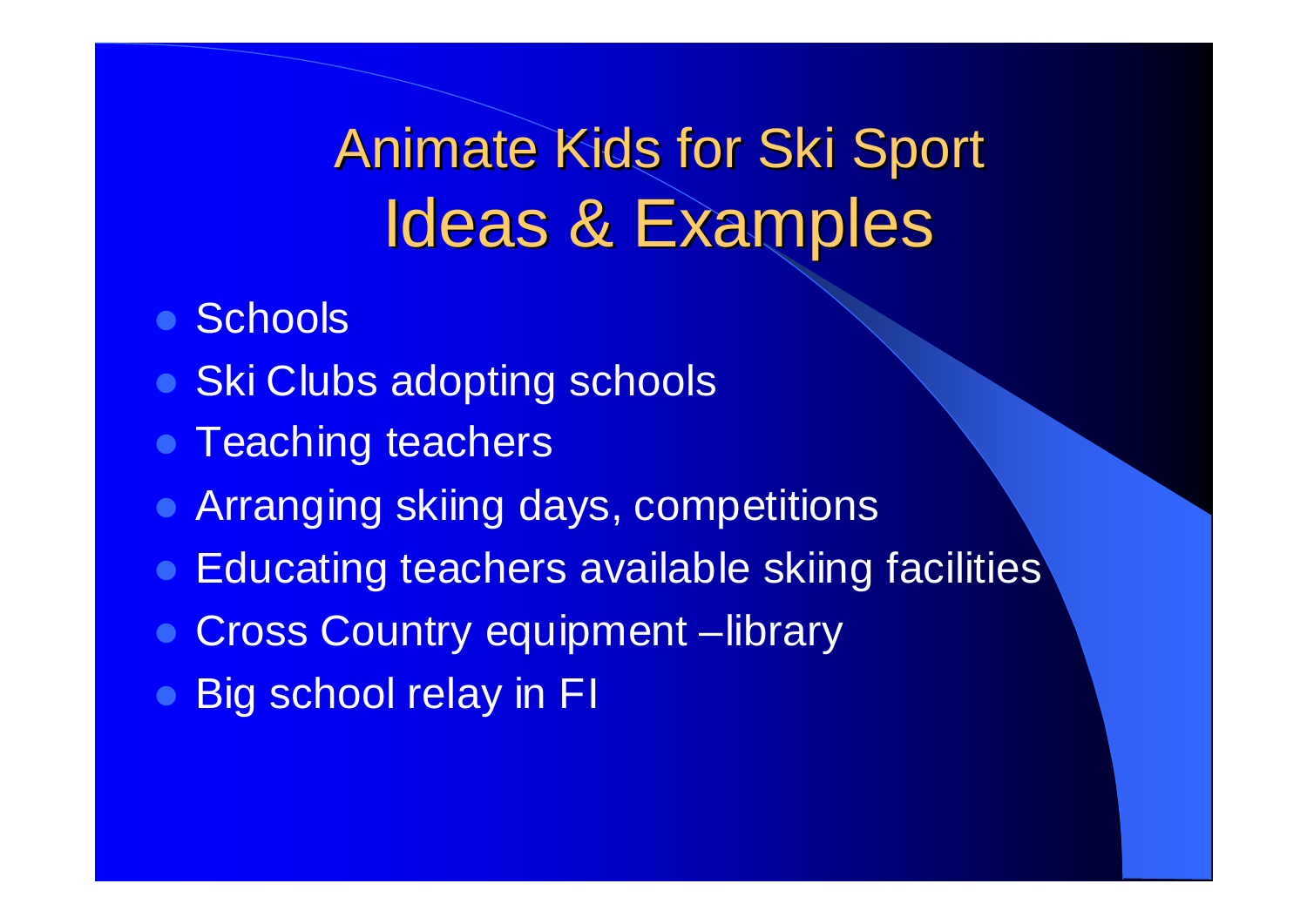# Animate Kids for Ski Sport **Competitions**

- Not always timed
- Technical skills
- Speed
- $\bullet$  Fun
- **Sprint**
- Different distances
- Relays
- $\bullet$  Music good feeling
- Rewarding, results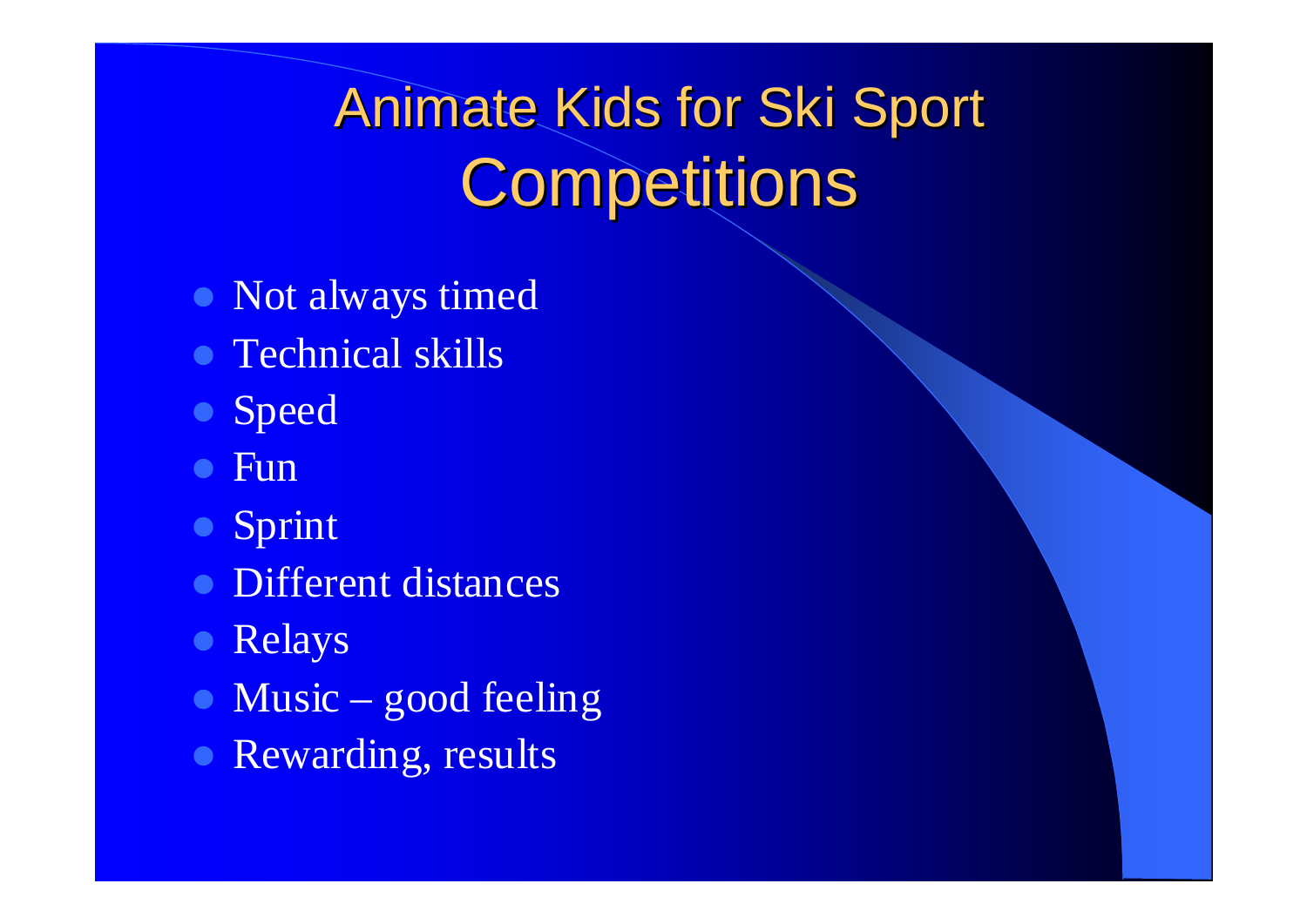### Animate Kids for Ski Sport Need to interfere with...?

- The amount of competitions
- The level of competitions
- The distance to travel to competitions
- The season for competitions
- The way results are announced
- Rewarding
- Tracks Children's TD

=> Recommendations or Orders